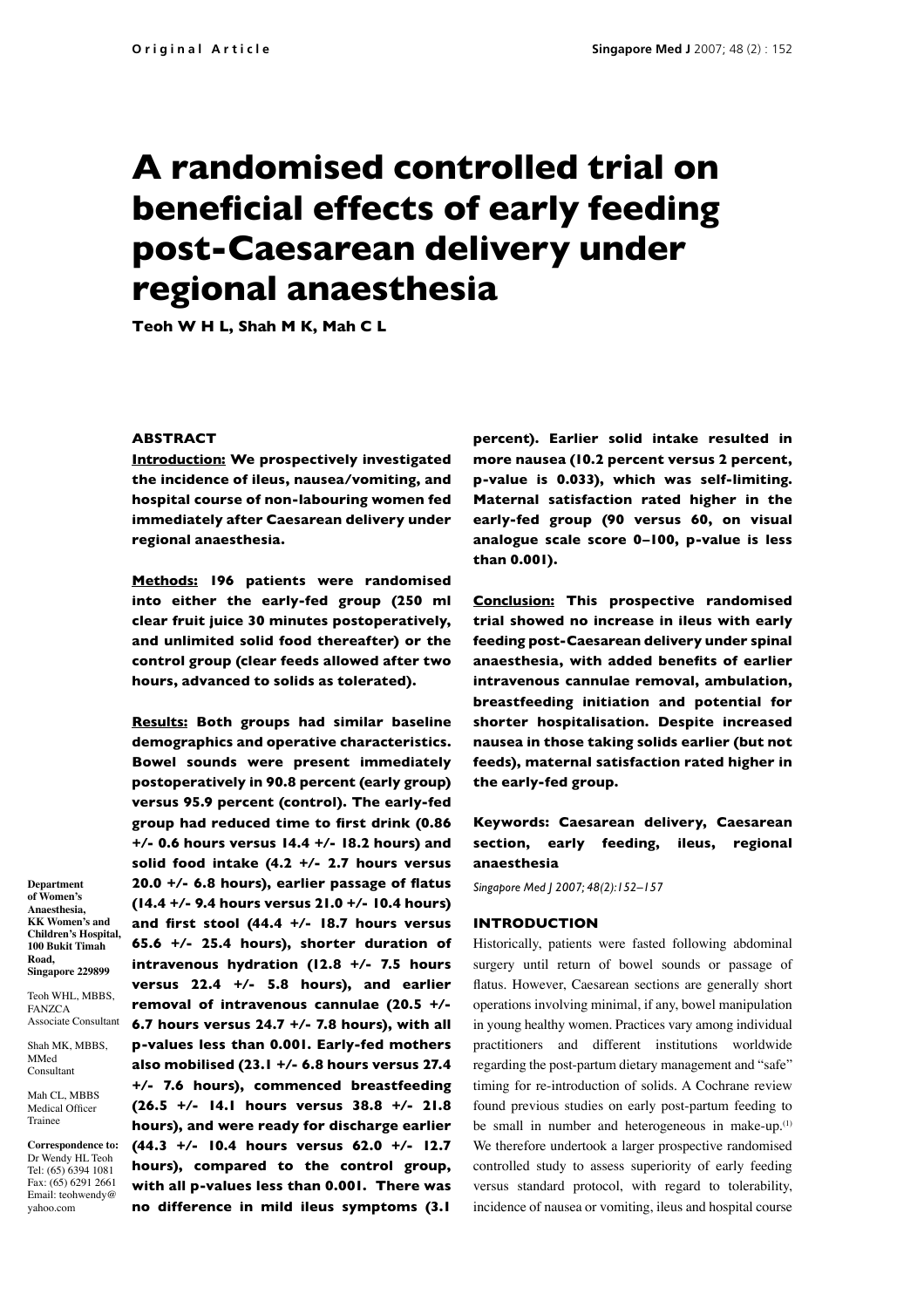of patients who were fed early. The primary hypothesis of the study was that the incidence of ileus would not be affected by early feeding. In addition, we also addressed the duration of intravenous (IV) hydration, maternal satisfaction, and breastfeeding initiation.

## **METHODS**

We conducted a prospective randomised controlled trial involving 200 ASA I and II patients undergoing elective Caesarean delivery under spinal anaesthesia. Hospital ethics committee approval was obtained and all subjects gave prior written informed consent. As part of the informed consent process, patients were advised that they had equal chances of being randomised into two groups of either the early feeds or control group. How early the feeds were was not specified to keep patients blinded to their group allocation. If patients were told that they would be offered feeds within one hour postsurgery, then they would know they were in the early feeding arm of the study, and thus would not be blinded. We excluded patients opting for general anaesthesia, those in active labour, or in whom emergency Caesarean sections were performed for non-reassuring foetal status. We also excluded those with pre-existing gastrointestinal disorders, such as peptic ulcer, hiatus hernia, irritable bowel syndrome, or oesophagitis, and those with an intraoperative blood loss exceeding 800 ml.

All patients received a spinal anaesthetic comprising intrathecal 10 mg hyperbaric bupivacaine (2 ml of 0.5% bupivacaine with 8% glucose, AstraZeneca, Sweden) and 100 mcg Morphine (Mayne Pharma, Victoria, Australia). Caesarean deliveries were performed via a low segment transverse cervical incision. Anti-emetic prophylaxis (IV Metoclopramide 10 mg [Yung Shin Pharmaceutical, Taiwan], Ondansetron 4 mg [GlaxoSmithKline, Victoria, Australia] plus Dexamethasone 4 mg [Mayne Pharma, Victoria, Australia]) was administered after delivery of the baby, in keeping with our standard hospital practice. At the end of surgery, all patients received 100 mg rectal diclofenac sodium [Farmaceutici Ecobi, Ronco Scrivia Genova, Italy], and were prescribed oral mefenamic acid [YSP, Malaysia] 500 mg eight-hourly to be administered after return to the ward as required (prn) for pain. Patients who were allergic to nonsteroidal anti-inflammatory drugs received 975 mg rectal paracetamol (Pharmascience, Montreal, Canada), and were prescribed oral paracetamol 1 g eight-hourly prn. As standard hospital policy, patients who had received intrathecal opiates were not allowed to receive systemic opiates for 24 hours.

Immediately after surgery, patients were randomised into two groups: the early-fed (E) group and the control (C) group. Randomisation was achieved by a computergenerated random number list, with subsequent placement into sealed opaque envelopes. The investigator who enrolled the patient into the trial would then administer the prescribed intervention according to group assignment. This investigator subsequently had no role in that patient's assessment and data collection. The obstetricians involved in the intraoperative care of the patient were also blinded to the assigned group. Group E patients were given a 250 ml pack of clear fruit juice after a 30-minute uneventful observation period in the recovery area (the first drink), while Group C patients were kept nil by mouth during this 30-minute observation period. All subsequent management of patients in both groups was similar. 10 mg of metoclopramide was to be administered intravenously eight-hourly on an "as required" basis for vomiting. No anti-emetics were prescribed for nausea. In keeping with standard ward practice, patients would be reviewed by an obstetric resident on the ward two hours postoperatively, and feeding was advanced to fluids or solids as tolerated. Meals were made available and served to the patients regardless of whether they experienced nausea or vomiting, but patients could choose not to eat if they so desired. The standard first fluid was chocolate milk, and the first solid was a bowl of porridge (congee). We did not document the actual quantity of food or drink ingested, but only meals that were completely consumed constituted the "first solid".

IV hydration was to be discontinued when patients successfully completed a meal without nausea or vomiting. The IV cannula was removed upon completion of three doses of IV antibiotic or hydration, whichever was later. Patients received IV Cefazolin 1 g eight-hourly, with the first dose administered intraoperatively after delivery of the baby. Early breast feeding and ambulation was encouraged in both groups. Commencing from the immediate postoperative period, all caregivers would remind the patients that they could ask for their baby (to breastfeed and for other purposes such as bonding) and urged to mobilise early. Baseline demographical and operative characteristics were obtained, including the presence of bowel sounds in the immediate postoperative period. The duration of surgery was defined as the time from the onset of surgery to skin closure. All other durations (first drink/solid food, passage of flatus and first bowel action, commencement of breastfeeding, ambulation, cessation of IV hydration and removal of IV cannulae) were recorded in hours from the completion of surgery. We defined mild ileus as anorexia, abdominal cramps, non-persistent nausea or vomiting; and severe ileus as abdominal distension, more than four episodes of vomiting in 24 hours, intolerance to oral fluids, a need for abdominal radiographs or nasogastric decompression.<sup>(2)</sup>

A dedicated research nurse, who was independent of the managing obstetric team, and blinded to patient group allocation, reviewed the patient twice daily to assess the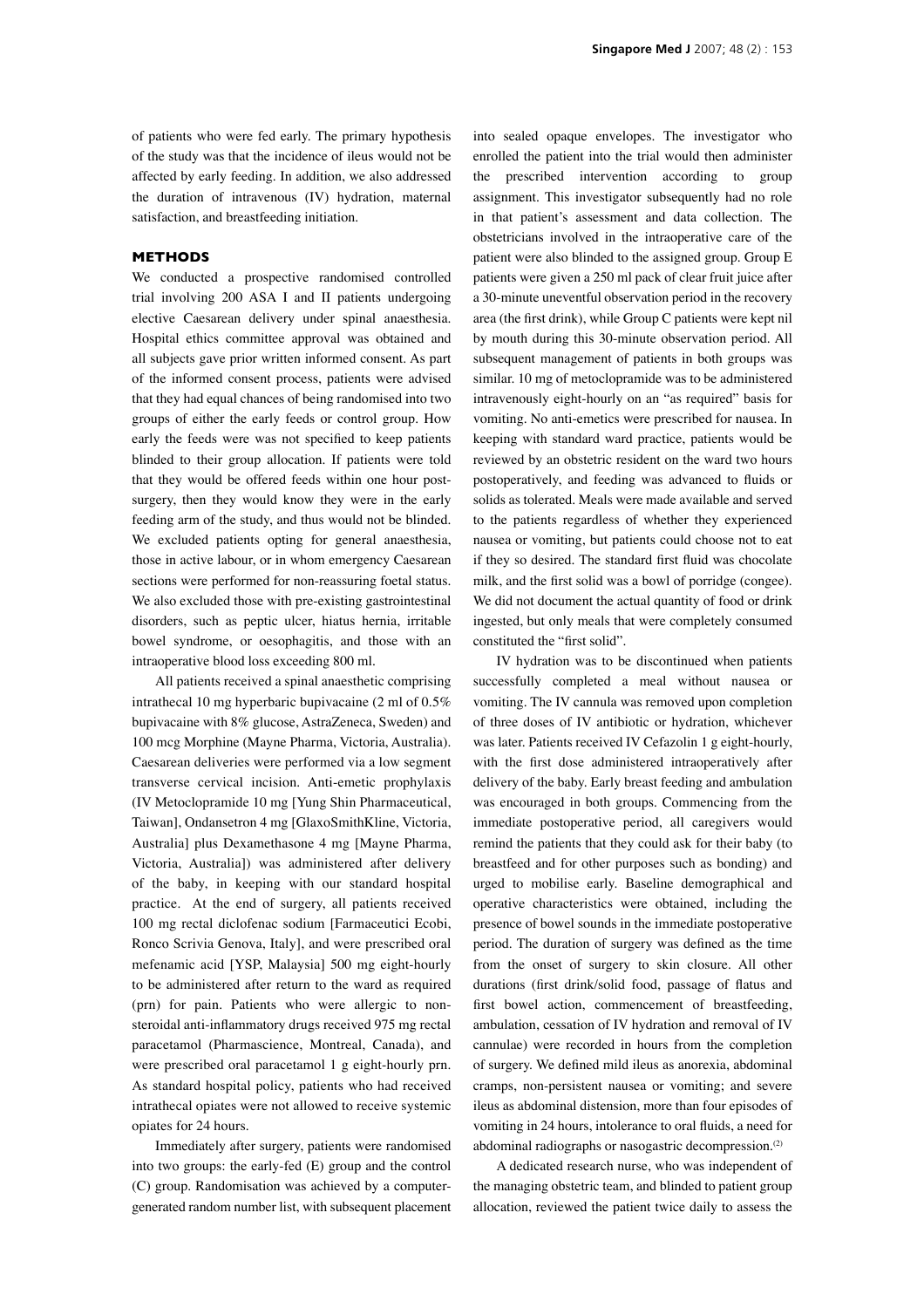Early group (n= 98) Control group (n= 98) Age (years) 32.8 (4.3) 31.8 (4.1) Weight (kg) 68.6 (10.6) 71.5 (10.4) Height (cm) 157.8 (5.7) 159.3 (5.7) Gravidity  $2(2-3)$   $2(2-3)$ Parity  $| \cdot | (1-2) | | (1-2)$ Gestation (weeks) 38 (37–38) 38 (37–38) Prior Caesarean delivery  $\begin{array}{|c|c|c|c|c|c|} \hline 71 & (72.4\%)& 69 & (70.4\%) \hline \end{array}$ 

Data are expressed as mean (standard deviation), median (interquartile range), or number (percentage). No comparisons were statistically significant (all  $p$ -values  $> 0.05$ ).

**Table II. Operative characteristics.**

**Table I. Patient demographics.**

|                           | Early group<br>$(n=98)$ | Control group<br>$(n=98)$ |
|---------------------------|-------------------------|---------------------------|
| Adhesions found           | 13 (13.3%)              | 16(16.3%)                 |
| Estimated blood loss (ml) | 321 (157.8)             | 297 (152.9)               |
| Duration of surgery (min) | 40.1(13.1)              | 37.8 (12.3)               |
| Urine output (ml)         | 132 (67.3)              | 126 (85)                  |
| Fluids infused (ml)       | 1598 (355)              | 1571 (325)                |
| Intraoperative nausea     | 7(7.1%)                 | 6(6.1%)                   |
| Intraoperative vomiting   | 2 (2%)                  | (1%)                      |

Data are expressed as mean (standard deviation), median (interquartile range), or number (percentage). No comparisons were statistically significant (all  $p$ -values  $> 0.05$ ).

patient for ileus symptoms and to specifically collect data. The data was verified by one of the investigators blinded to the allocation group, by checking the medical records and by a daily phone interview with each patient at the end of each workday. Phone interviews were conducted daily for each patient, even during their hospitalisation, to ensure accurate recall of symptoms of ileus and times of first meal, flatus, and cannulae removal. This was to further verify the accuracy of data collected by the research nurse. Patients were contacted via their personal cellular mobile phone, bedside or ward phone, interviewed and followed up daily till discharge or bowel action, whichever was the later. On the first postoperative day, maternal satisfaction pertaining to the feeding regimen was recorded on a 0- 100 mm visual analogue scale (VAS), with 0 meaning not satisfied to 100 being most satisfied. They were asked "On a scale of  $0-100$ , how satisfied were you with the timing of feeding after your surgery? (0 meaning not satisfied to 100 being most satisfied)". Patients were considered ready for discharge if they were tolerating solid food without emesis, ambulating, afebrile, with minimal postoperative pain that was easily controlled with oral analgesics. If actual hospital discharge time exceeded the fitness for discharge time, the reasons for this were documented.

A previous study found a 26% rate of ileus symptoms post-Caesarean delivery in a population of patients that received both general and regional anaesthesia, and included patients who were in labour. $(2)$  There was no published local data on ileus rates post-Caesarean delivery in a population of patients not in labour and receiving only regional anaesthesia. We chose a total (mild or severe) ileus rate of 10% based on our clinical observations and determined by prospective power analysis that a sample size of 90 in each group would be required to detect an increase in ileus to 26% with an alpha error of 0.05 and a power of 0.80. For parametric data, Student's t-test was used to compare the data between the two groups. Wilcoxon rank-sum test (Mann-Whitney) was used for non-parametric data. Fisher's exact test was used to compare the incidence of side effects. Statistical analysis was performed using the Statistical Package for Social Sciences version 10.0 for Windows (SPSS Inc, Chicago, IL, USA). A p-value  $< 0.05$  was considered significant.

### **RESULTS**

200 patients were recruited over a three-month period. Data was only available for 196 patients, 98 in each group. One patient refused to participate after delivery of her baby, and three patients had incomplete data. Both groups were comparable in terms of baseline demographics (Table I). The operative characteristics of both groups were also comparable, with no difference in adhesion rates, surgical duration, blood loss, urine output and fluids infused (Table II). Although an intraoperative estimated blood loss of 800 ml was an exclusion criterion, no patients were excluded for this reason.

All patients in Group E consumed the entire contents of their 250 ml clear fruit juice pack. Patients in Group E had reduced time to first drink  $(0.86 \pm 0.6)$  hours versus  $14.4 \pm 18.2$  hours) and solid food intake  $(4.2 \pm 2.7)$  hours versus  $20.0 \pm 6.8$  hours). Group E patients had a shorter duration of IV hydration (12.8  $\pm$  7.5 hours versus 22.4  $\pm$ 5.8 hours), earlier IV cannulae removal  $(20.5 \pm 6.7)$  hours versus  $24.7 \pm 7.8$  hours), earlier ambulation  $(23.1 \pm 6.8)$ hours versus  $27.4 \pm 7.6$  hours), earlier commencement of breastfeeding  $(26.5 \pm 14.1$  hours versus  $38.8 \pm 21.8$ hours), and were also ready for discharge earlier (44.3  $\pm$ 10.4 hours versus  $62.0 \pm 12.7$  hours), compared to Group C. All these comparisons were significantly different, with p < 0.001 (Fig. 1). Actual length of hospital stay was not statistically different (68.0 hours versus 69.4 hours, p > 0.05). The incidence of breastfeeding did not differ up till the end of the follow-up period (Group E 78% versus Group C 76%,  $p > 0.05$ ).

There was no difference in the presence of bowel sounds immediately postoperatively: 90.8% in Group E versus 95.9% in Group C. Both groups displayed no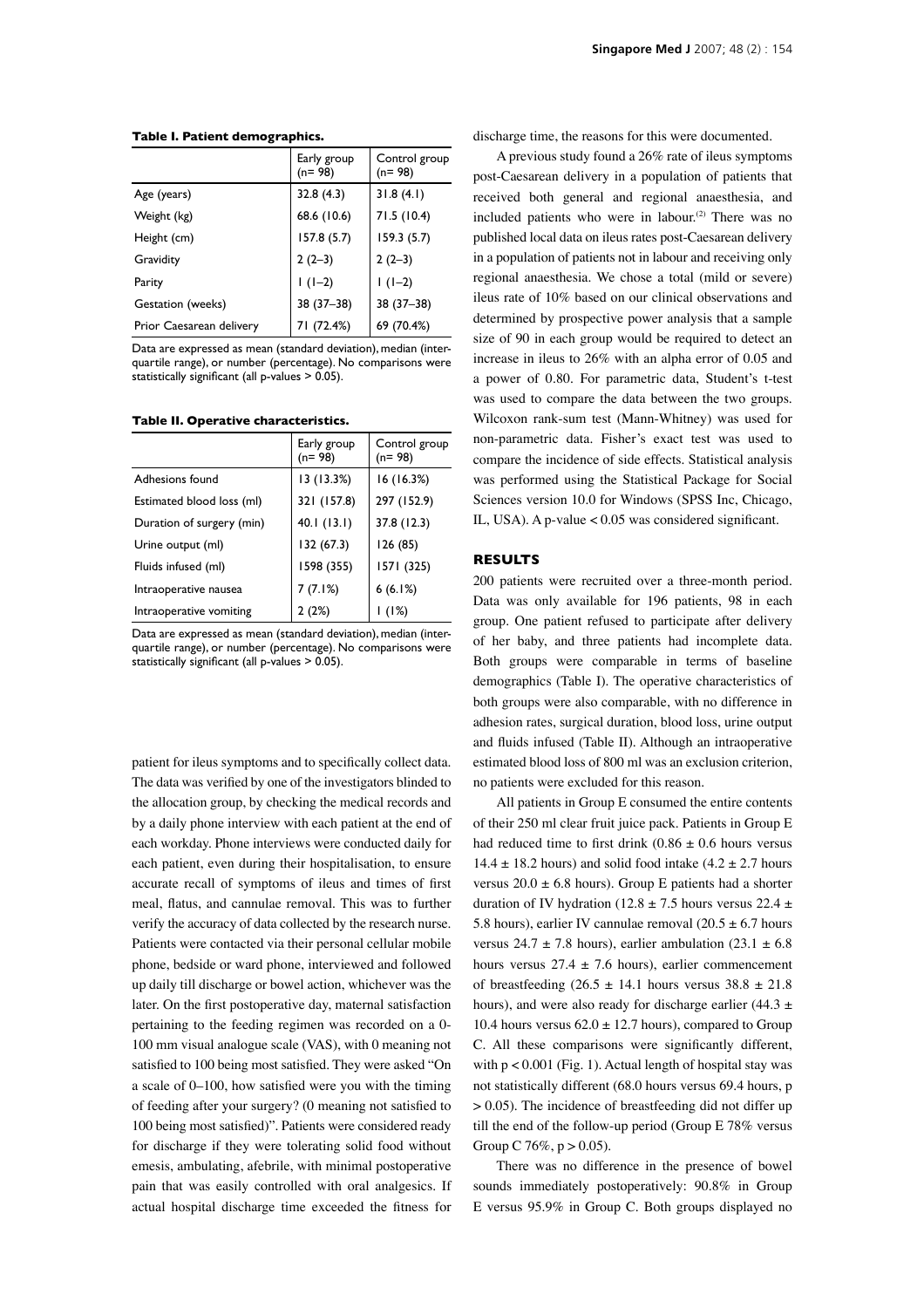difference in mild ileus symptoms (3.1%), and no patients had severe ileus. Five patients in Group E vomited after the first drink, but none in Group C, a difference that did not achieve statistical significance. Although earlier solid intake resulted in more nausea (10.2% versus  $2.0\%$ , p = 0.033) and vomiting (7% versus  $0\%$ , p < 0.05) in Group E patients, it was self-limiting, since the time to subsequent solid intake in those with emesis was comparable in both groups (9.43  $\pm$  5.87 hours versus 8.0  $\pm$  8.49 hours, p > 0.05). All patients who vomited only did so once, except for one patient in Group E who vomited three times. Group E patients had earlier passage of flatus (14.4  $\pm$ 9.4 hours versus  $21.0 \pm 10.4$  hours, p < 0.05) and first stool (44.4  $\pm$  18.7 hours versus 65.6  $\pm$  25.4 hours, p < 0.05) (Table III). No patients in either group received postoperative opiates. Maternal satisfaction rated higher in the early-fed group (median 90, interquartile range 80– 100) versus the control group (median, 60; interquartile range,  $40-80$ ), on VAS score  $0-100$  ( $p < 0.001$ ).

### **DISCUSSION**

The traditional approach where patients receive nothing orally till return of bowel function (passage of flatus or bowel motion), followed by slow advancement of feeds to a solid diet postoperatively is now challenged. Although somewhat controversial, there is increasing evidence demonstrating the safety of early feeding after major gynaecological surgery,  $(3-6)$  bowel resections,  $(7-12)$  and intestinal perforation and peritonitis.(13) These prospective randomised trials indicated no increased aspiration pneumonia, wound dehiscence or anastomotic leaks, with some showing a reduction in hospital stay. Although clear liquids are accepted as the standard first postoperative meal, retrospective studies and anecdotal reports have suggested that a "regular" diet as the first postoperative meal is also tolerated,(14,15) although this is not standard practice.



**Fig. 1** Bar chart shows postoperative durations for both groups. All comparisons were p < 0.001, except actual time to discharge, which was not significant.

Our study was confined to non-labouring patients presenting for elective Caesarean delivery under regional anaesthesia in order to maintain a homogeneous study population, thus avoiding the heterogeneity that was criticised in previous studies. Our study is the largest randomised controlled trial conducted to date in this population. The limitation of this approach is that the benefits of immediate oral feeds and diet resumption may not be readily extrapolated to other patient populations, for example, the situation of immediate oral feeding after Caesarean delivery under general anaesthesia.

Although Gocmen et al<sup>(16)</sup> found earlier development of bowel sounds and a shorter hospital stay in patients fed early after Caesarean sections performed under general anaesthesia, their "early group" comprised those fed a low residue diet only after a delay of six hours postoperatively. In contrast, our early-fed patients were given their first drink 30 minutes after an uneventful period in the recovery area. Given that patients with high

| Tapic III, Gastromicstinal Outcomes and Satisfaction. |  |
|-------------------------------------------------------|--|
|                                                       |  |

**Table III. Gastrointestinal outcomes and satisfaction.**

|                                                          | Early group $(n=98)$ | Control group $(n=98)$   |
|----------------------------------------------------------|----------------------|--------------------------|
| Bowel sounds immediately postoperatively                 | 94 (95.9%)           | 89 (90.8%)               |
| Nausea after 1st drink                                   | 5(5.1%)              | 4(4.1%)                  |
| Anti-emetic after 1st drink                              | 5(5.1%)              | $0(0\%)$                 |
| Nausea after 1st solid                                   | 10(10.2%)            | $2(2%)$ *                |
| Anti-emetic after 1st solid                              | 7(7.1%)              | $0(0\%)$ *               |
| Those with nausea or vomiting, time to next diet (hours) | 9.43(5.87)           | 8.0(8.49)                |
| Time to 1st flatus (hours)                               | 14.4(9.4)            | $21.0(10.4)$ *           |
| Time to 1st stool (hours)                                | 44.4 (18.7)          | 65.6 $(25.4)$ *          |
| Mild ileus symptoms (%)                                  | 3(3.1%)              | 3(3.1%)                  |
| Severe ileus (%)                                         | $0(0\%)$             | $0(0\%)$                 |
| Satisfaction VAS (0-100)                                 | $90(80-100)$         | 60 $(40 - 80)^{\dagger}$ |

Data expressed as number (percentage), mean (standard deviation), or median (interquartile range). \*p < 0.05, † p < 0.001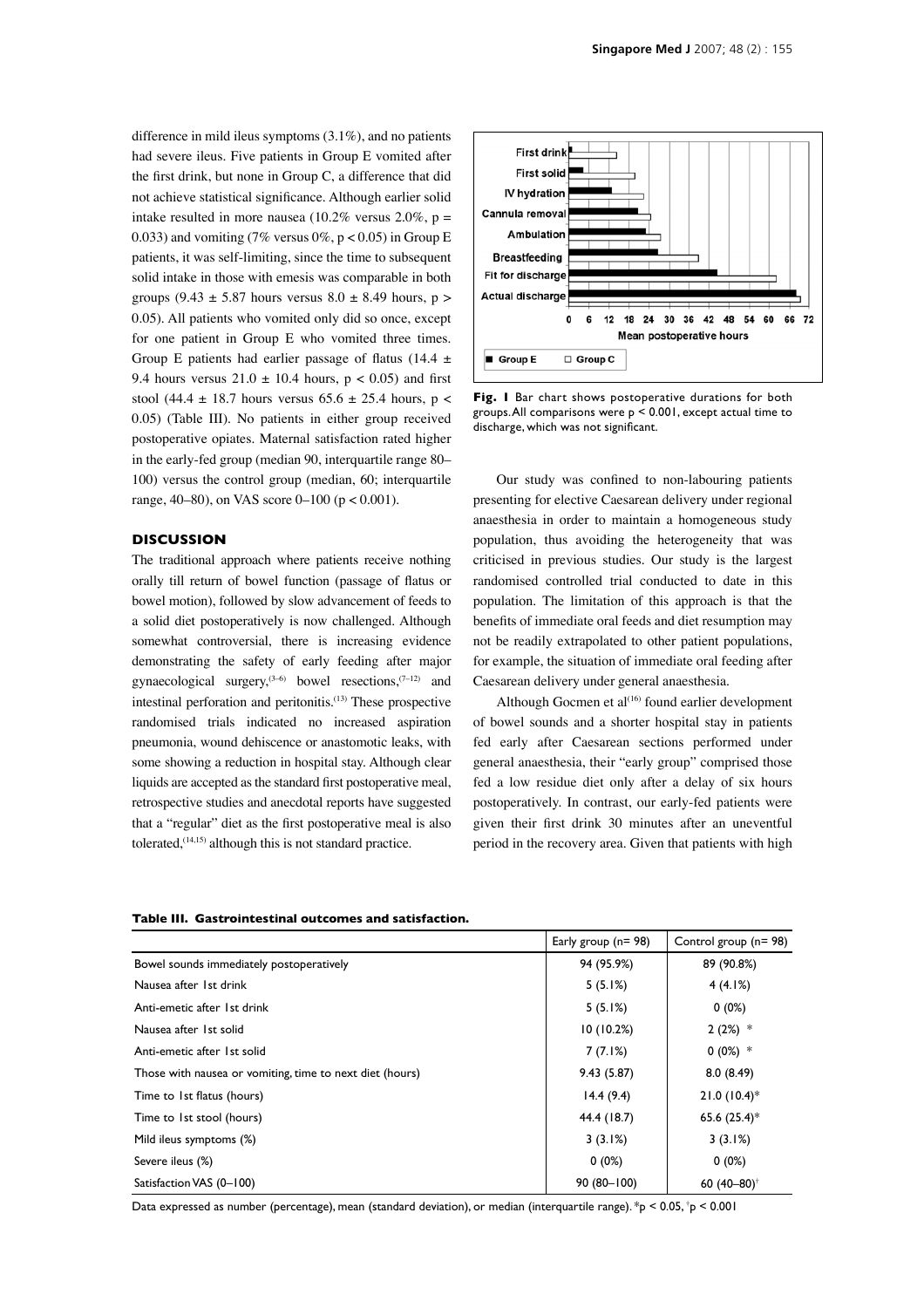blood loss would be excluded, and our low institutional rate (1.3%) of immediate post-partum haemorrhage necessitating a return to the operating theatre, we believed that this would be a safe interval. After their initial drink, they were further monitored for another 30 minutes prior to discharge to the ward, making a total recovery time of one hour.

We found that the early-fed patients had reduced time to first drink by 13.5 hours and reduced time to solid food intake by 15.8 hours, although the theoretical "head-start" was only two hours by the design of the study. Patients randomised to the early feeding group received a drink within the first hour of surgery, whereas the control group did not. Patients in both groups then returned to the wards, where the obstetrical resident would conduct a postoperative review in the second hour post-surgery, assess for bleeding, pain, vital signs, and order feeds/ solids, in keeping with current ward practice.

The duration of IV hydration was shortened by 9.6 hours in Group E patients. Ray and Rainsbury<sup>(17)</sup> also found that early introduction of oral fluids after laparotomy permitted effective hydration and earlier discontinuation of IV fluids. The shorter duration of IV hydration could protect the mother from the discomfort of frequent IV cannula changes, risks of fluid extravasation, and phlebitis. IV cannulae removal was primarily determined by the requirement to give antibiotics in our institution, but the impact of early feeding on its duration cannot be discounted. Theoretically, since the first antibiotic dose was given intraoperatively, the IV cannulae could be removed 16 hours post-surgery after completion of the two subsequent doses eight hours apart. Yet, we found that IV cannulae were removed at a mean 20.5 hours in Group E patients compared to 24.7 hours in the control group. Early feeding significantly reduced this duration by 4.2 hours. We believe that the obstetricians felt more confident of ordering its removal after witnessing more rapid dietary expansion from early feeds to solids. It is probable that further reductions could be achieved if postoperative antibiotic prophylaxis were omitted.

Early ambulation was determined largely by the absence of a urinary catheter, and early feeding reduced this by only 4.3 hours. Perhaps only the more motivated women would ambulate freely despite having an IV infusion and pole, and urinary bag. We believe that urinary catheterisation for 24 hours is unnecessary and a review of this practice is needed. Early feeding led to earlier initiation of breastfeeding by 12.3 hours in our institution. We speculate that patients felt less encumbered by the IV infusion, and earlier diet resumption aided return to "normality", although this may not be extrapolatable to other institutions due to differences in practice regarding establishment and encouragement of breastfeeding.

Active bowel sounds were present in the immediate

postoperative period in 90.8% in Group E versus 95.9% in Group C. However, absence of bowel sounds did not correlate with more nausea or vomiting, or ileus. Reintroducing early drinking postoperatively was not associated with increased nausea, unlike earlier solid intake (10.2% versus 2%). Based on the results, drinks/ feeds should not be withheld. Since patients were allowed to refuse food and ate when they wanted to, they could regulate their own physiological needs, and resume a normal diet when they felt up to it. There did not appear to be any untoward consequences of increased nausea and it was easily treatable. Seven patients in Group E required only a single dose of 10 mg Metoclopramide (including the patient who vomited three times). Overall, a large proportion did not have nausea after solids (90%). Objectively, despite the 10.2% versus 2% incidence of nausea in the group given solids earlier, they still registered higher maternal satisfaction in favour of the early feeding regimen. It should thus be left to the patient's choice as to when to resume a normal diet with food made available to them.

We found a low incidence of 3% ileus in a homogeneous population of patients such as ours when they were fed early. Other studies reported rates of ileus ranging from 26% to 31% in a heterogeneous population. Thus, our sample size only reached a power of 51% to demonstrate a 16% difference. 194 patients per group would have been required to detect a difference between the 3% ileus rate and the initially presumed rate of 10% at 80% power. The exclusion of patients in labour is perhaps one contributory factor for our low rates of ileus, albeit speculative. It is not the sole cause. Labouring women receiving opioid analgesics are known to have delayed gastric emptying;(18) and other modes of analgesia, such as inhalation of Entonox (50% oxygen and 50% nitrous oxide), and obstetric interventions to augment labour, namely oxytocin infusions, are emetogenic. Additionally, all our patients received our institution's standard antiemetic prophylaxis for Caesarean section and regional anaesthesia which results in sympathetic blockade that may contribute to the maintenance of bowel motility.<sup>(19)</sup>

Women in Group E had a more rapid return of bowel function with a shorter time to passage of first flatus and first bowel movement. Women fed earlier were ready for discharge at a mean of 17.7 hours earlier than the control group (44.3 hours versus 62.0 hours). This theoretically translates to a reduction in hospital stay, but the actual length of hospital stay was not different (68 hours versus 69.4 hours) in this cohort of patients. Medical care is subsidised in our country but patients are required to pay a fee for maternity services. Delivery fees are fixed but an additional fee is required for hospital stays beyond three days and this indirectly acted as an incentive to promote discharge at but not before the third day in an